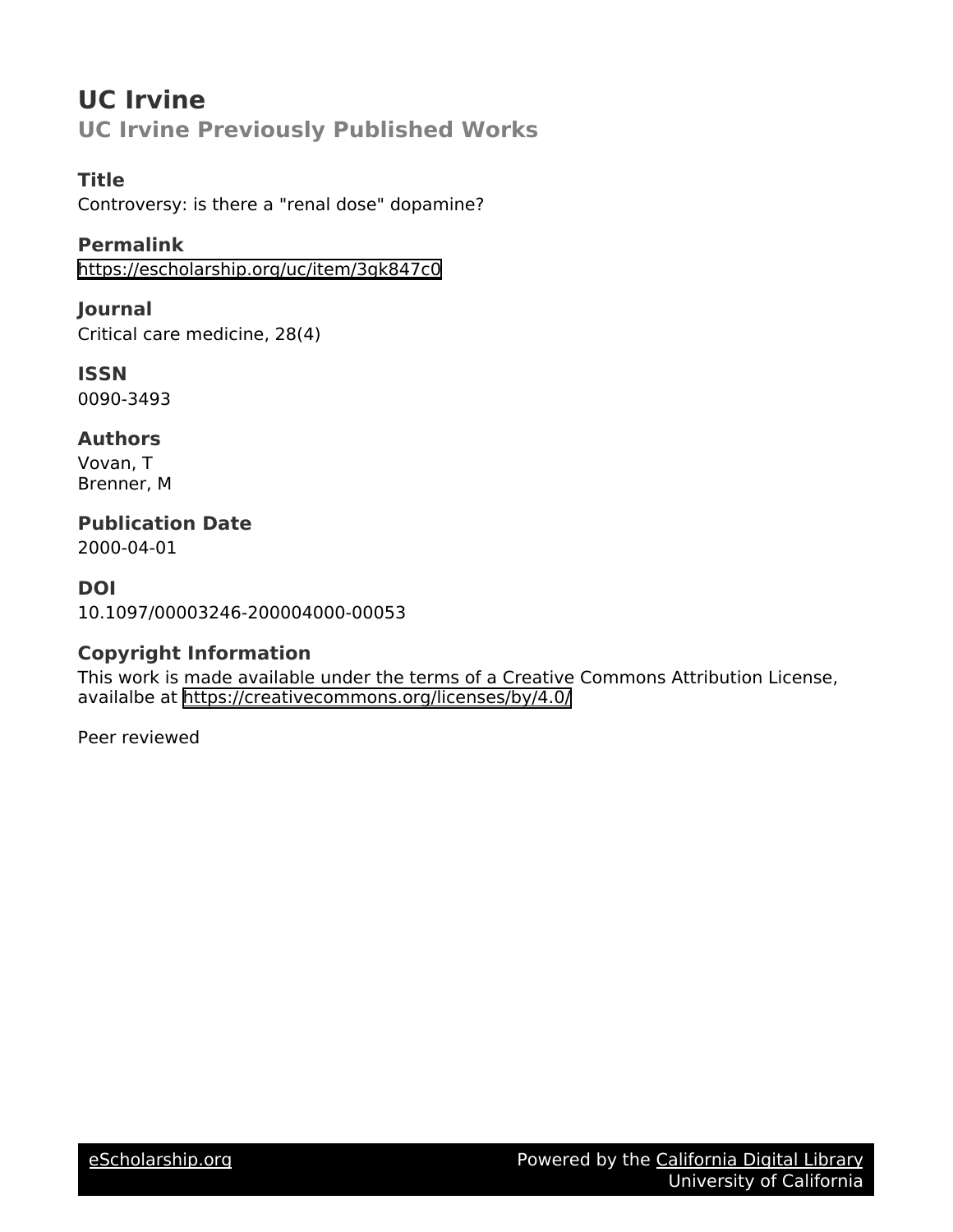#### **Editorials**

## **Controversy: Is there a "renal dose" dopamine?**

#### **Thomas Vovan, MD; Matthew Brenner, MD**

Division of Pulmonary and Critical Care Medicine; University of California; Irvine, CA

Address requests for reprints to: Thomas Vovan, MD; Division of Pulmonary & Critical Care Medicine, Building 53, Room 119, Route 81, UCI Medical Center, 101 The City Drive South, Orange, CA 92868.

#### **KEY WORDS: dopamine; renal dose; diuresis; mean arterial pressure**

Dopamine is used ubiquitously as a vasoconstrictor in hemodynamics for many aspects of critical care medicine (1-4). Its main pharmacologic effect is on the β adrenergic vascular receptors in moderate doses (5). It is also known to clinicians that at lower doses, so-called "renal doses," dopamine appears to augment diuresis. Earlier studies in animals have shown the natruretic and diuretic effects of dopamine. Whether or not this effect is a direct effect of dopamine on the kidneys or secondary to changes in hemodynamics has been debated for many years  $(2, 6, 7)$ .

In an article published in this issue of *Critical Care Medicine,* Dr. Ichai and colleagues (8) investigate this controversy in critical care medicine. The authors address whether or not there is such a thing as "renal dose" dopamine. This study reports the results of a single blinded, prospective, randomized trial comparing the renal effects of two catecholamines, dopamine and dobutamine, in "equipotent" doses. The study attempts to answer questions concerning the effects of these drugs on the renal system. The authors choose the outcome effects of diuresis, natruresis, and creatinine clearance to compare the two drugs.

The main conclusion of the trial states that the effects of dopamine on the kidneys were not apparently related to the hemodynamic augmentation of cardiac output. Rather, the authors argue that in this study, whereas both dopamine and dobutamine raised the cardiac index, the effect on the kidneys (increases in diuresis, creatinine clearance, and fractional excretion of sodium) was only seen with dopamine infusion. It is not clear that the data fully support this assertion. Sample size was very small, raising questions of reproducibility and generalization of the data.

Although there is an overall group trend in the rate of diuresis and creatinine clearance, there are a few assumptions in the design of the study that could be questioned. First, "equipotent" dosing for dopamine is a difficult concept and an important aspect of study design that is not clarified in the manuscript. One could argue that there should be similar effects on hemodynamics. As evidenced by the data, mean arterial pressure (MAP) went up with increasing dopamine infusion and, as expected, the systemic vascular resistance index went down with higher doses of dobutamine. Increasing MAP was correlated to the increase in diuresis. How the effects of systolic pressure rather than forward cardiac output influence renal function potentially limits the conclusions of this study and illustrates the need for further investigation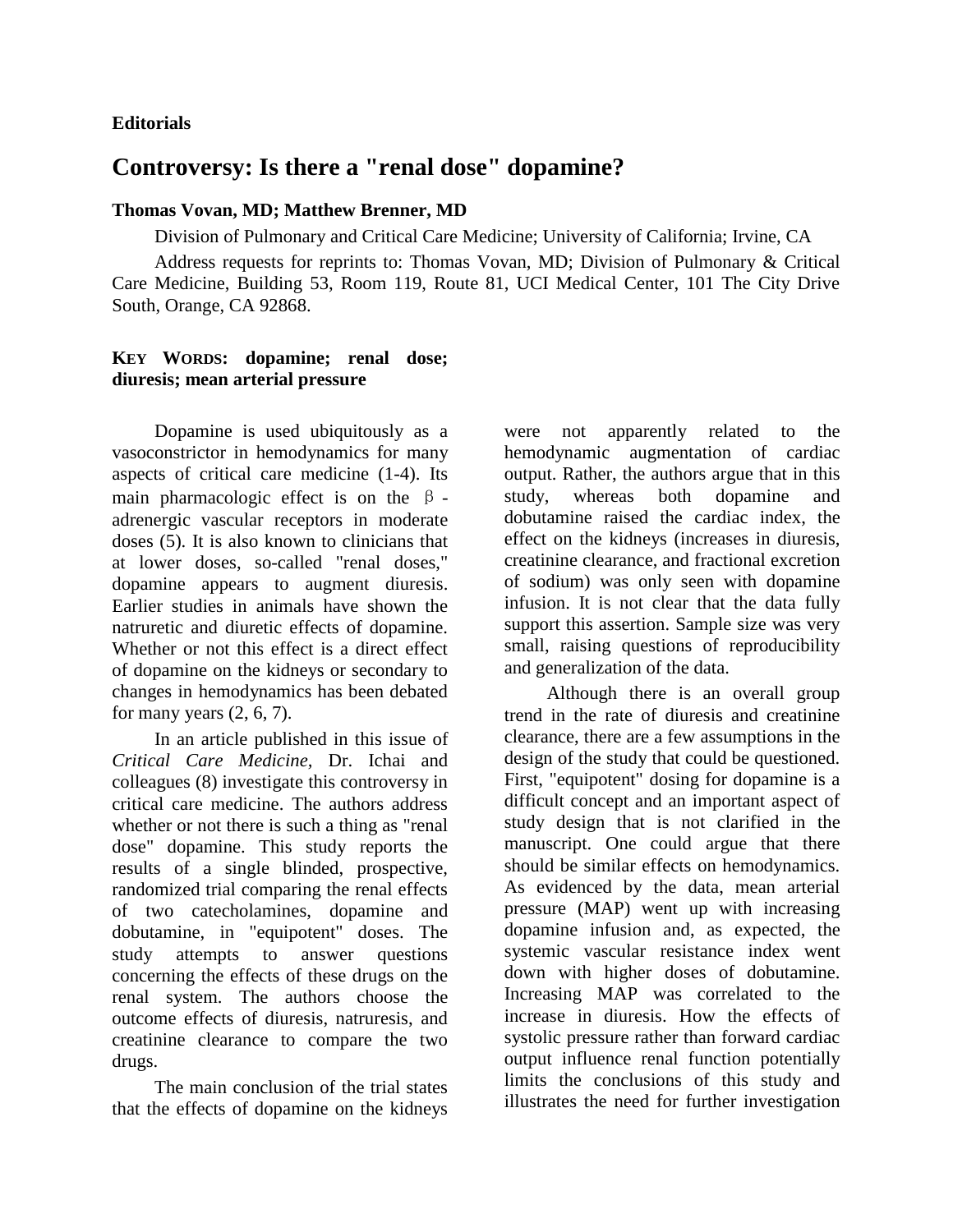and discussion. The investigators present graphs of linear correlation between creatinine clearance and cardiac index with these interventions. It may be more relevant to focus on the change in creatinine clearance vs. the change in cardiac index. Similarly, the authors present a correlation between creatinine clearance and MAP. Again, the major issues concerning "response to treatment" may be the change in creatinine clearance vs. the change in the MAP during the investigative stages of the study. Thus, their assertion that there are "no hemodynamic effects" of these infusions on kidney function may be suspect.

Although the effect as a group is statistically significant, one can also question whether or not this effect is real. On grossly inspecting the data, there seems to be a trend, but it is obvious that one patient (one data point) was an outlier. Although this is a well thought out and welldesigned study, inclusion of more patients may further clarify this controversy.

Overall, there are a number of very important issues raised in the article by Dr. Ichai and colleagues (8). This is a carefully designed study, and the investigators should be commended for attempting to answer such a difficult question. The conclusion should be questioned because of the small sample size, the comparability of the intervention, and the methods with which the outcome variables (diuresis, creatinine clearance) were analyzed. Understandably, it is not possible to identically match all hemodynamic variables with the different agents; however, the assertion that hemodynamics do not play a role in renal function with low dose dopamine is not proven from this data. The information obtained will be of interest and should spark future studies to help clarify the potential discrepancies between the findings of these investigators and previous reports.

Matthew Brenner, MD

Division of Pulmonary and Critical Care Medicine; University of California; Irvine, CA

### **REFERENCES**

- 1. Hoogenberg K, Smit AJ, Girbes AR: Effects of low-dose dopamine on renal and systemic hemodynamics during incremental norepinephrine infusion in healthy volunteers. *Crit Care Med* 1998; 26:260-265
- 2. Juste RN, Panikkar K, Soni N: The effects of low-dose dopamine infusions on haemodynamic and renal parameters in patients with septic shock requiring treatment with noradrenaline. *Intensive Care Med* 1998; 24:564-568
- 3. Lema G, Urzua J, Jalil R, et al: Renal protection in patients undergoing cardiopulmonary bypass with preoperative abnormal renal function. *Anesth Analg* 1998; 86:3-8
- 4. Hans SS, Hans BA, Dhillon R, et al: Effect of dopamine on renal function after arteriography in patients with pre-existing renal insufficiency. *Am Surg* 1998; 64:432-436
- 5. Aperia A: Renal dopamine system and salt balance. *Am J Kidney Dis* 1998; 31:xliii-xlv.
- 6. Perdue PW, Balser JR, Lipsett PA, et al: "Renal dose" dopamine in surgical patients: Dogma or science? *Ann Surg* 1998; 227:470-473
- 7. Kim YJ, Shin CS, Kim JL, et al: Does low dose dopamine attenuate the decrease of renal function in the treatment of patients under controlled mechanical ventilation with positive end expiratory pressure? *Yonsei Med J* 1998; 39:189-195

Thomas Vovan, MD